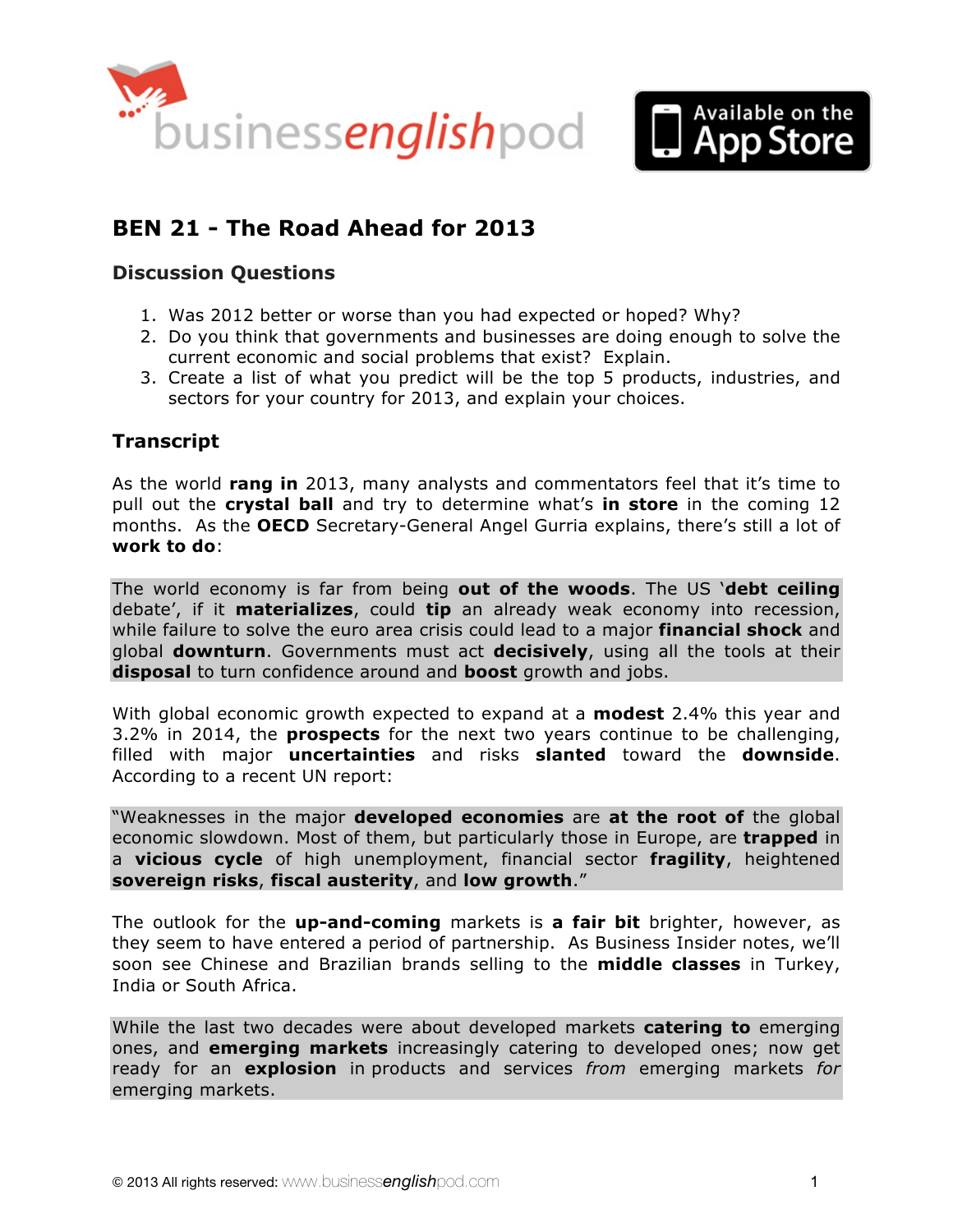In Europe, **tough times** are sure to continue if unemployment isn't **brought in to check** soon. As the Huffington Post suggests, with an unemployment rate of nearly 12%, or 26M people, EU governments have their **work cut out for them**:

The figures illustrate the **daunting** tasks **confronting** European Union officials. While the threat of a **collapse** of the Eurozone due to too much government debt may have **receded**, the economies in many EU countries **stubbornly** refuse to expand and **joblessness** continues to rise, creating **social instability**.

Despite the **gloomy** financial numbers elsewhere, it's **sunny days ahead** for the global smartphone makers as consumers are actually spending more to **acquire** higher-end devices. As Forbes reports, roughly 786 million smartphones were sold last year, and China's **insatiable** need for Android, not Apple, is the reason why:

China is **by far** the fastest-growing smartphone market with **a year-on-year** growth of 85 percent in 2012, and this growth is being driven by the demand for Android phones. You won't see people **camping out** for them, or singing funny songs **hailing** their creator, but that's **beside the point**.

Moving from tech to energy, 2013 should also see a **drop** in oil prices, though **forecasters** warn that it's impossible to **predict** events – such as **tensions** in the Middle East - that caused gasoline prices to **spike** in 2011 and 2012. From the Huffington Post:

Gas prices **set records** each of the past two years for a few reasons. Global demand has risen as the developing economies **burn** more gasoline, diesel, and jet fuel. At the same time, **unrest** in the Middle East has **sparked fears** of widespread supply **disruptions** in a region that produces a quarter of the world's oil.

Perhaps the economic **dark horse** of 2013 will be Canada, and their hopes for building the Keystone and Northern Gateway **pipelines** to transport oil to the US and Asia. Though **hopes were dashed** in 2012, Federal Resources Minister Joe Oliver tells Post Media the **smell of money** may be too much for many to **resist**:

"I am still **of the belief** that we can get this done, on the **assumption**, of course, that it **passes regulatory muster**. If the conclusion is this project can be safe for Canadians and safe for the environment, that will **go a long way** in respect to people who are **open-minded** to the facts."

Although there's no way to know for sure **what the future holds**, with a bit of luck, some hard work, and **common sense**, 2013 will hopefully be a year of **accomplishments** for us all. Perhaps Abraham Lincoln summarized it best when he declared:

The best way to predict the future is to create it yourself.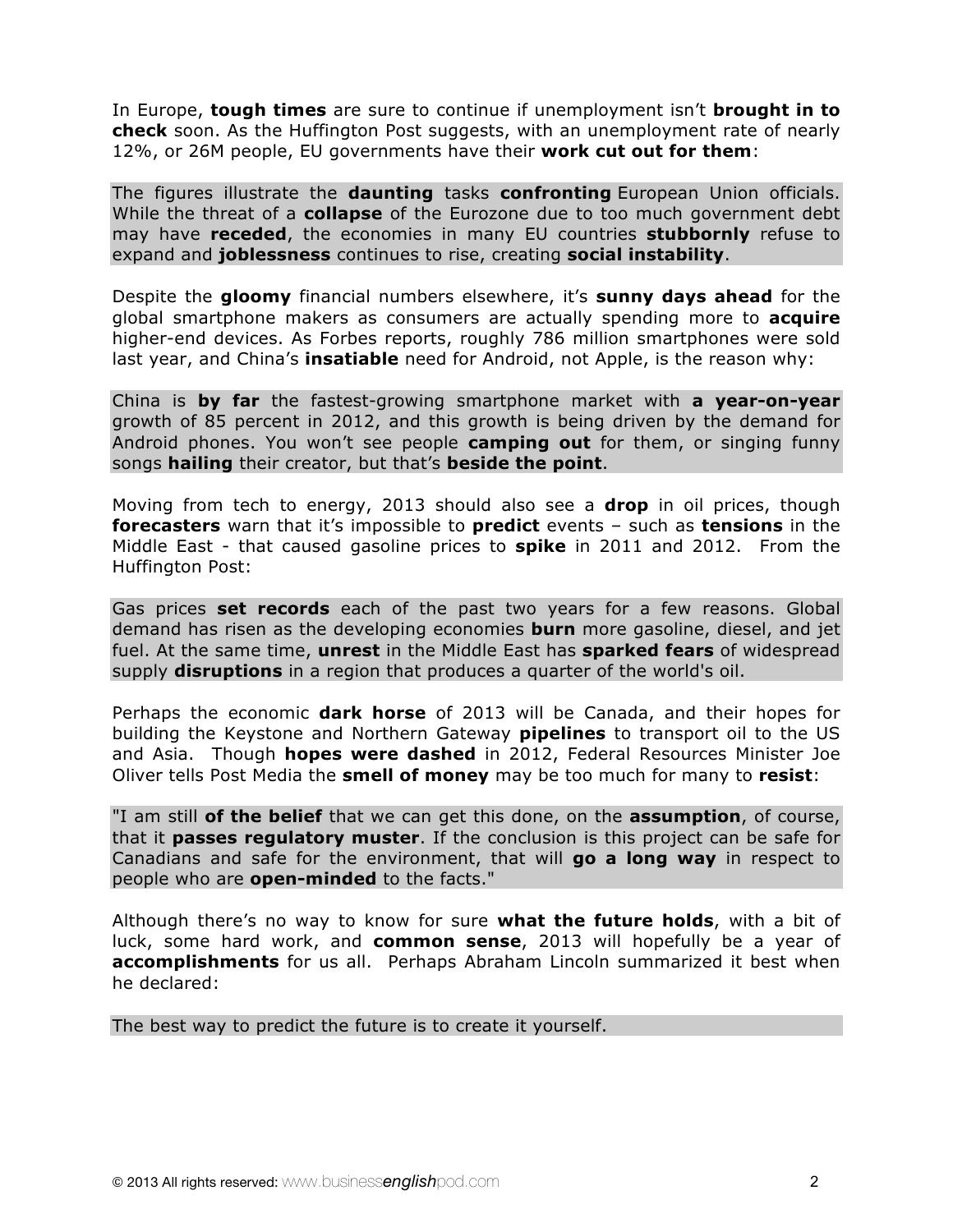# **Vocabulary**

To Ring in: To begin, start, or open; "The decrease in production costs are allowing developing countries to ring in a new era of communication."

Crystal ball: A solid globe of glass or rock crystal, used by fortune-tellers.

To be in store: What will happen or occur; "When we arrived at the meeting, none of us knew what would be in store for the next quarter."

OECD: The Organization for Economic Co-operation and Developments is an international economic organization founded in 1961 to stimulate economic progress and world trade.

(A lot of) work to do: Work that needs to be completed or finished.

To be out of the woods: To be safe or no longer at risk; "After the accident, the doctors said it could be 2 weeks before Lance was out of the woods."

Debt ceiling: A limit set by Congress beyond which the national debt cannot rise; also known as the 'debt limit'.

To materialize: To cause to become real or actual; "Although she was optimistic for job opportunities in 2012, nothing significant ever materialized."

To tip: To push or knock over, overturn or topple; "While Mark was walking through the office corridor, he accidentally tipped over the water cooler."

Financial shock: An event that can cause a sudden, drastic change in the economy.

Downturn: The transition of an economy from growth to contraction, also known as a peak of economic activity; "Apple's recent downturn is because of weaker than expected iPhone 5 sales in China."

Decisively: Acting in a way that is with the power or quality of deciding; "If we had acted earlier and more decisively we wouldn't have this problem."

At one's disposal: Available for one to use whenever or however one wishes; "A helicopter was at their disposal for transporting equipment to the oil site."

To boost: To cause to increase rapidly; "Fabrizio's promotion boosted his confidence at work significantly."

Modest: Moderate or limited in size, quantity, or range; not extreme; "Although they have a modest income, they've saved a lot of money over the years."

Prospect: A vision of the future, what is foreseen or expected; "Shannon was excited at the prospect of living in London."

Uncertainty: The condition of being uncertain or having doubt; "Nick Clegg says that the debate over our EU membership creates uncertainty and destabilizes the economy."

To slant: To present so as to show a particular bias or appeal to a certain audience; "The story was slanted in favor of the strikers."

Downside: A negative aspect of something that is generally positive; "The downside to being an ESL teacher is that they generally live very far away from their families."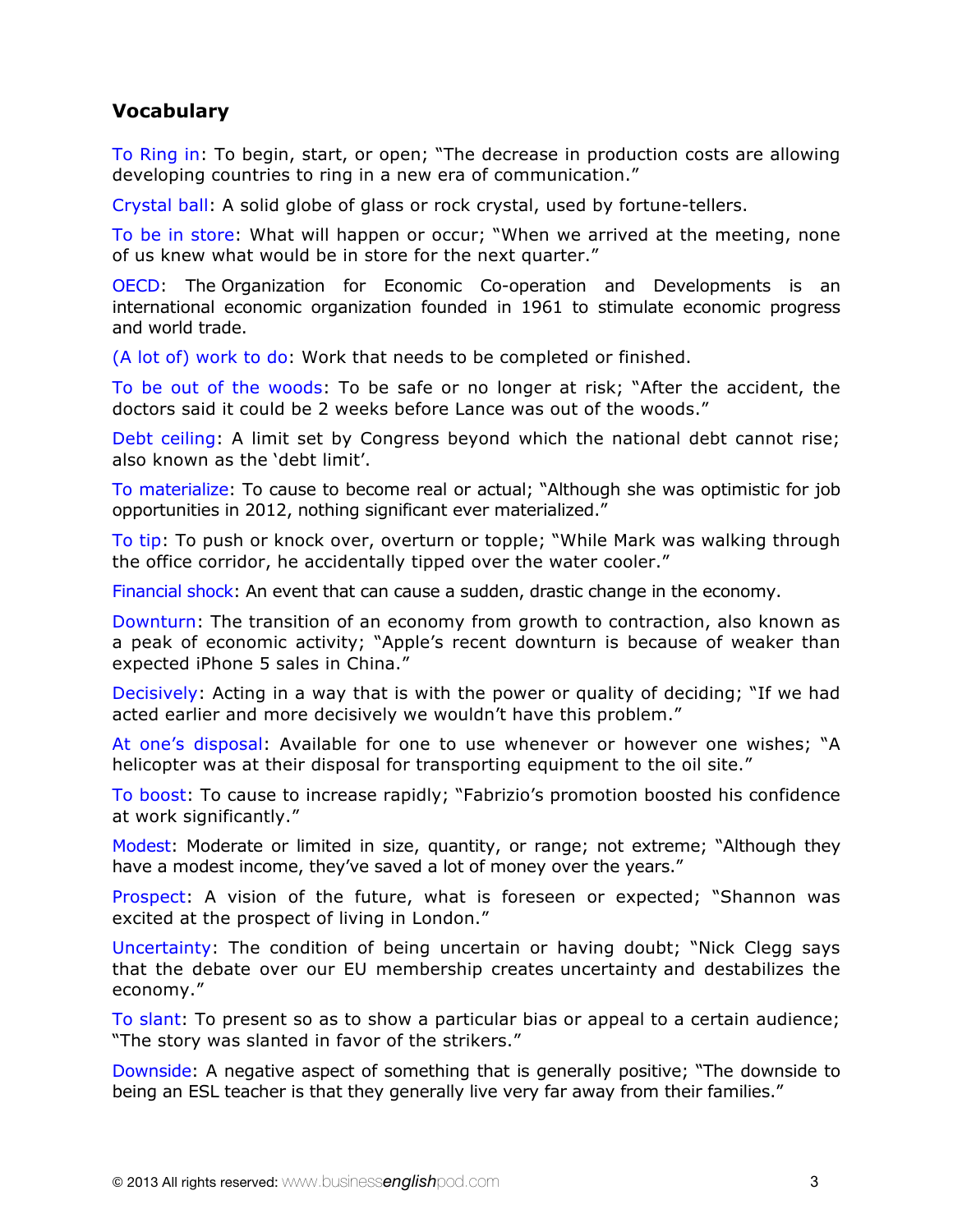Develop**ed** economies /Develop**ing** economies: Based on different criteria determined by international groups such as the IMF, developed and developing economies have generally lower GDP, and access to (and quality of) health care and education than developed economies.

At the root of: The essential, fundamental, or primary part of something; "Your analysis strikes at the root of the problem."

To be trapped in a vicious cycle: To be stuck in a situation in which the solution to one problem creates a new problem and increases the difficulty of solving the original problem.

Fragility: Easily broken or damaged, weak; "Though medicine today can do amazing things, we must not forget about the fragility of life."

Sovereign risks: Probability that the government of a country will refuse to follow with the terms of a loan agreement.

Fiscal austerity: A financial program in which a government drastically reduces spending and/or increases taxes or other revenue sources during a period when their deficit and/or national debt become unsustainable.

Low growth: Weak, slow, or inadequate economic growth.

Up-and-coming: Showing signs of advancement and ambitious development; "Among his colleagues, he's considered an up-and-coming employee, and will probably get a management position soon."

A fair bit: Quite a lot; "I've been fortunate to have been able to do a fair bit of traveling in the last 8 years."

Middle class: The socioeconomic group between the working class and the upper class, usually including professionals, highly skilled laborers, and lower and middle management; "Some economists suggest that if the government doesn't change their policies, the middle class will disappear completely."

To cater (to): To provide what is required or desired; "Alfred's job is to cater to all of the needs of Bruce Wayne."

Emerging markets: Used to refer to growing markets in developing countries that are becoming more important, or prominent; "Emerging markets now account for 35% of all sales."

Explosion: A sudden, great increase; "An explosion in the population of teachers in Madrid has led to a decrease in the average wage."

Tough times: A period that offers difficulties, such as when there is not enough food, money, or work; "We went through tough times when Reiko was out of work, but now everything is improving."

To be brought in to check: To bring something under control.

To have one's work cut out for them: have a difficult task to do or a challenging situation to face; "Chad left this report to the last minute, so now he has his work cut out for him to get it done before the deadline."

Daunting: Intimidating or discouraging; "Valentina was given the daunting task of becoming the CEO's new secretary."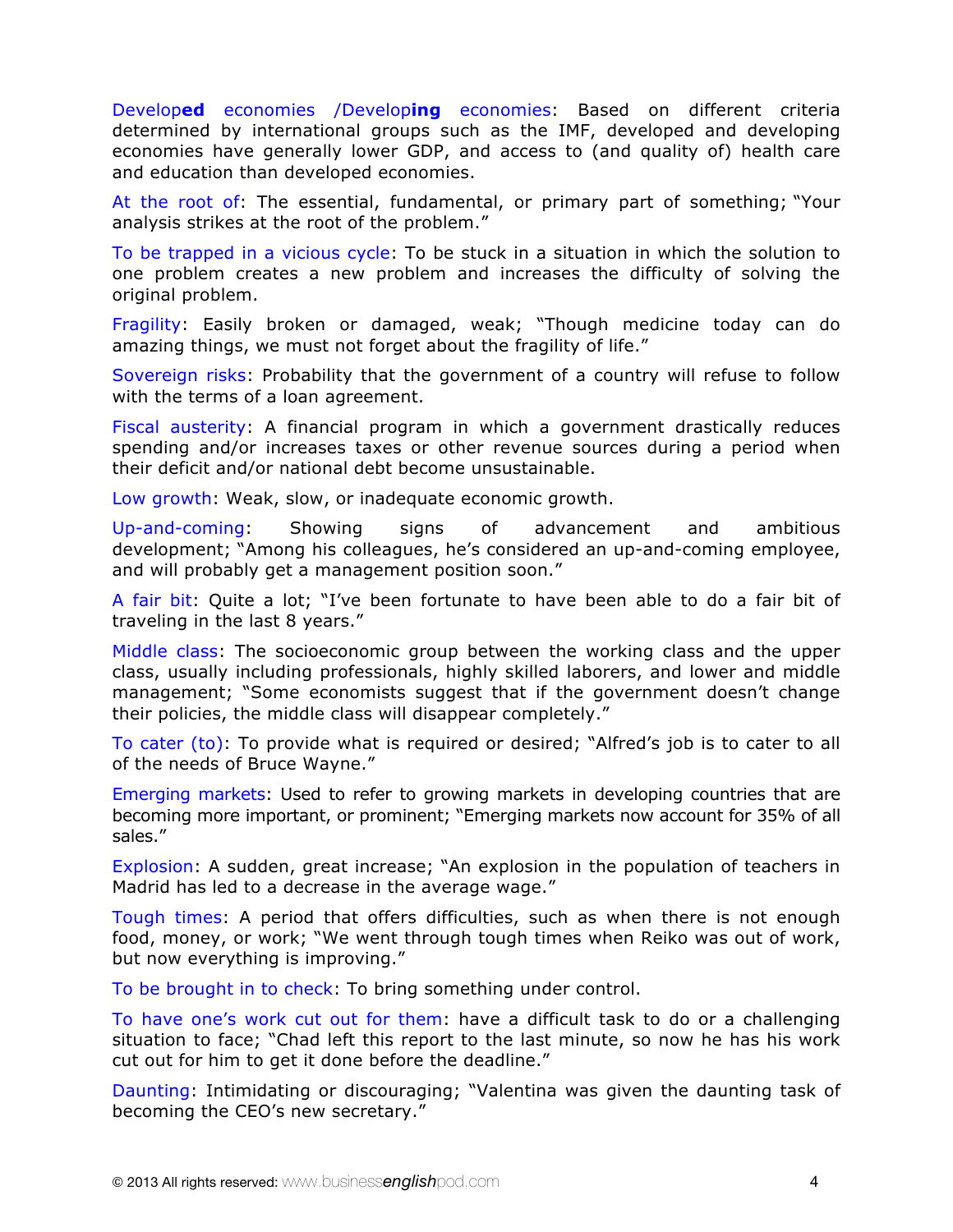To confront: Face or deal with a difficult problem, person, or situation; "The only way to confront your fear of public speaking is to practice as much as possible."

Collapse: Failure or breakdown or a company or system; "With digital media so common now, the collapse of (music company) HMV should not be a surprise."

To recede: To move back, diminish, or decline; "After most of New York was flooded with water, it took nearly a week for the water to recede completely."

Stubbornly: Acting in a way that is very difficult to change, control, or defeat; "After losing his job, Jameel stubbornly refused to say goodbye to his co-workers."

Joblessness: The state of being without a job; "One of the biggest problems facing the global economy today is how to deal with joblessness."

Social instability: A volatile or uncertain state among a group, or within a nation.

Gloomy: Unfavorable, pessimistic, or bad; "The gloomy summer weather has decreased the number of tourists who want to go to the sea."

Sunny days ahead: An optimistic future, outlook, or forecast.

To acquire: To purchase, obtain, or learn; "While living overseas, Jerrica has acquired a fluency in 3 more languages."

Insatiable need: Impossible to satisfy, limitless; "Wall Street's insatiable need for money was a factor in the economic crisis."

By far: To the most extreme or evident degree; "Ken is by far the best boss I've ever had."

Year-on-year: The measure of performance in one year compared to the previous year.

To camp out: To sleep outside, or wait; "The 3 of us camped out in front of the shopping center the night before the sales started."

To hail: To say publicly how good or important someone or something is; "The court's decision was hailed as a victory for freedom of speech."

Beside the point: Not relevant or important to the subject you are discussing.

Drop: Decrease or fall; "The drop in students applying for university is a signal that many families don't have enough money for tuition fees."

Forecaster: A person who forecasts, predicts, or projects.

To predict: Say or estimate that a specified thing will happen in the future or will be a consequence of something; "Mayan philosophers incorrectly predicted the world would end on Dec. 21, 2012."

Tensions: Situation or condition of hostility, suspense, or uneasiness; "You could almost feel the tension in the room when the CFO was explaining the poor results from the previous year."

To spike: A sudden, short-term change in the price of something that just as suddenly returns close to its previous level; "The spike in unemployment across Europe has caused many people to cut back on their expenses."

To set records: The top result in a particular activity; "The warm weather in Alberta, Canada last week set temperature records across the province."

To burn: In this context: to use or use quickly; "I couldn't believe how expensive Oslo was; I burned through all of my money in the first two days!"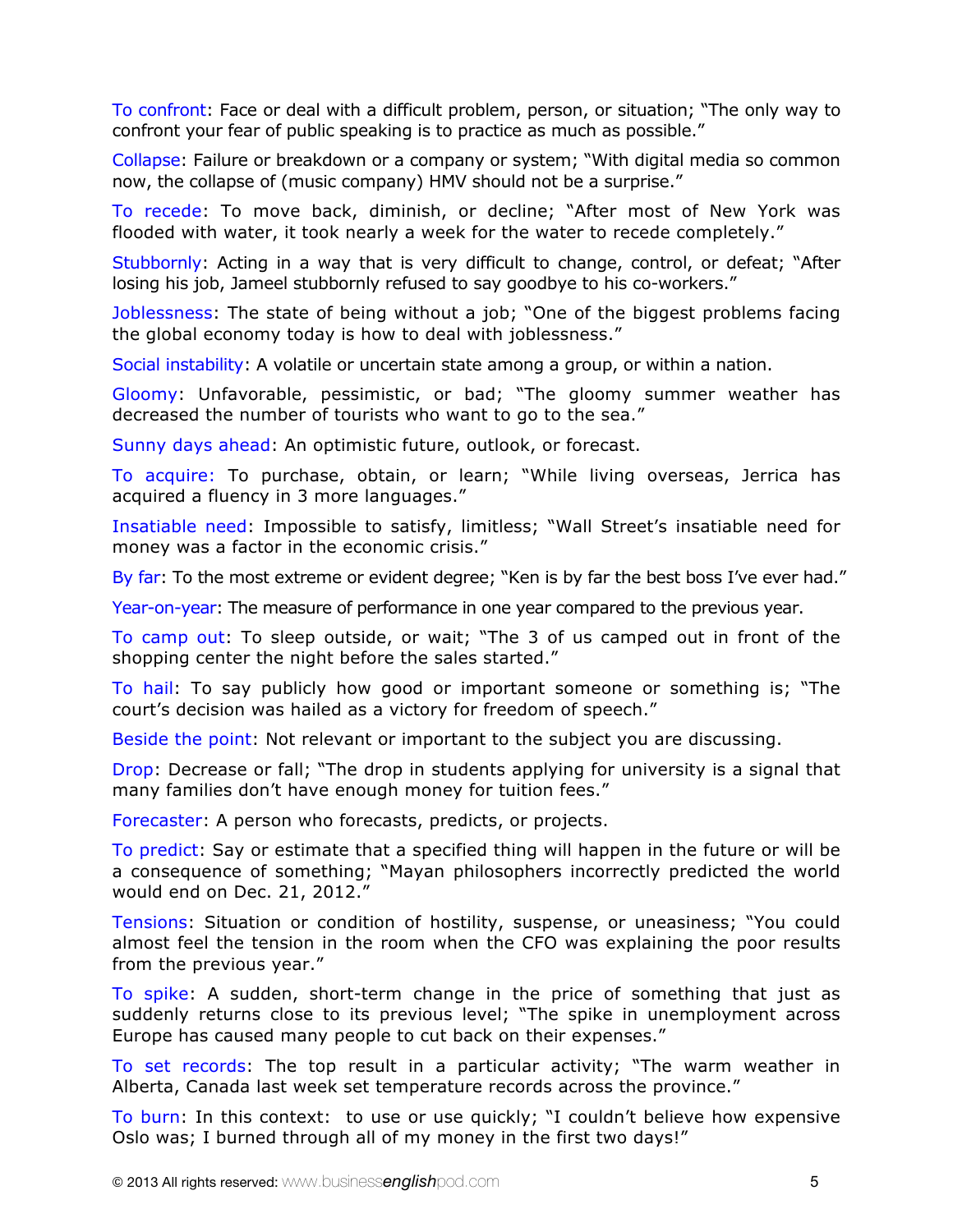Unrest: Conflict, turmoil, or fighting.

To spark fears: To cause a person or a group to be afraid or worried.

Disruptions: A problem or actions that interrupts something and prevents it from continuing; "The train strike in Italy last month caused a lot of disruptions for the entire country."

Dark horse: One who achieves unexpected support and success.

Pipeline: A system that transports information or materials (such as gas, water, or oil).

To have one's hopes dashed: To ruin someone's hopes or to put an end to someone's dreams or aspirations; "The university dashed my hopes when they didn't give me the job."

The smell of money: The idea, prospect, or thought of gaining (a lot of) money.

To resist: To ignore or not consider; "Our company has resisted hiring additional staff because we're still trying to save as much money as possible."

To be of the belief (that): To feel or think; hold the belief that.

Assumption: Something that is accepted as true or certain to happen, without proof: "They made certain assumptions about the market, which turned out to be wrong."

To pass (regulatory) muster: To be judged or determined to be acceptable.

To go a long way: To be very helpful in achieving something; "The flood insurance went a long way toward repairing all the water damage."

Open-minded: Receptive to new and different ideas or the opinions of others.

(To know) What the future holds: What will happen in the future.

Common sense: Good judgment not based on specialized knowledge; "The decision to control gun violence, while controversial, is just plain common sense."

Accomplishment: Achievement or success; "It's a huge accomplishment for someone so young to be a manager."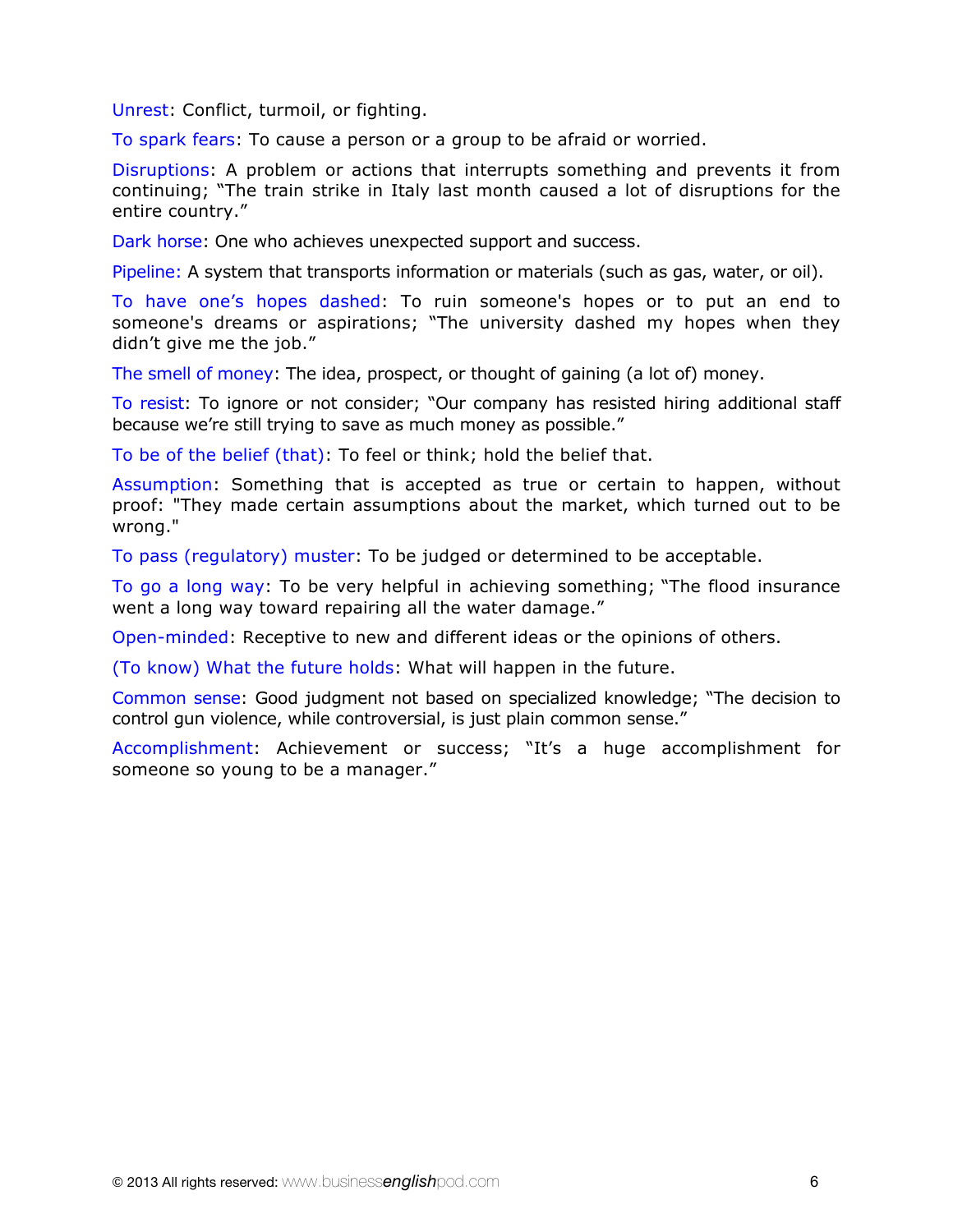### **Language Review**

#### **A. Collocations**

Match words from each column to make collocations found in the article.

| a. Cycle       |  |
|----------------|--|
| b. Economies   |  |
| c. Ceiling     |  |
| d. Out         |  |
| e. Markets     |  |
| f. Instability |  |
| g. Fears       |  |
| h. Muster      |  |
| i. Risk        |  |
| j. Austerity   |  |
|                |  |

#### **B. Vocabulary Quiz**

- 1. According to the article, which of the following could have the greatest effect on the global economy in 2013?
	- a. Debt Ceiling debate
	- b. Android sales
	- c. Oil development
	- d. Economic growth
- 2. According to the article, which mobile phone operating system is the reason for the increase in smartphone sales in China?
	- a. Apple
	- b. Blackberry
	- c. Android
	- d. Windows
- 3. The title of the official anthem to the President of the United States is " to the Chief.":
	- a. Collapse
	- b. Hail
	- c. Cater
	- d. Drop

4. Another way to say; "It was *by far* the best meal I've ever eaten!" is:

- a. Hands down
- b. Without question
- c. Easily
- d. All of the above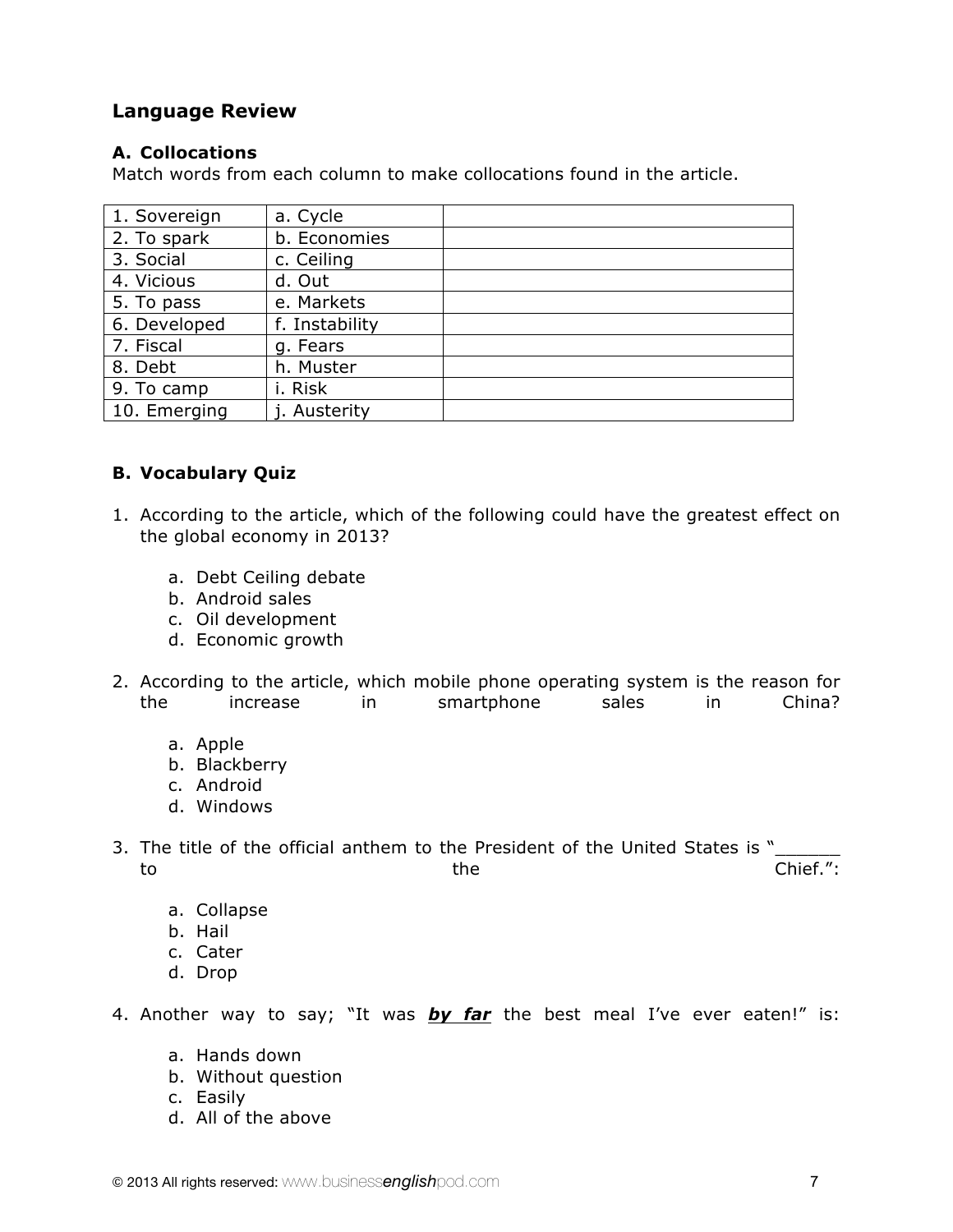- 5. "I'm so \_\_\_\_\_\_ right now! I just had a huge \_\_\_\_\_\_ with the accounting department!"
	- a. Tense/confrontation
	- b. Dropped/gloom
	- c. Stubborn/downside
	- d. Fragile/dispose
- 6. "I'm sorry to \_\_\_\_\_\_\_\_\_\_\_\_, but the next iPhone will probably be the 5S, not the 6."
	- a. Get caught up
	- b. Set the record straight
	- c. Dash your hopes
	- d. Bring you into check
- 7. "Well, the \_\_\_\_\_\_ of losing your job is now you'll have time to go back to school…"
	- a. Indecisive
	- b. Prediction
	- c. Upside
	- d. Materials
- 8. "I've always been of the opinion that one should never make \_\_\_\_\_\_ about who you do business with; you may be surprised."
	- a. Upturns
	- b. Emergence
	- c. Lower class
	- d. Assumptions
- 9. "He's really trying to \_\_\_\_\_\_\_ the trap that a lot of new business owners fall in to; which is trying to get too big too quickly."
	- a. Drop
	- b. Avoid
	- c. Explode
	- d. Grow
- 10. "Let me give you a \_\_\_\_\_\_ "
	- a. Tip
	- b. Piece of advice
	- c. Suggestion
	- d. All of the above